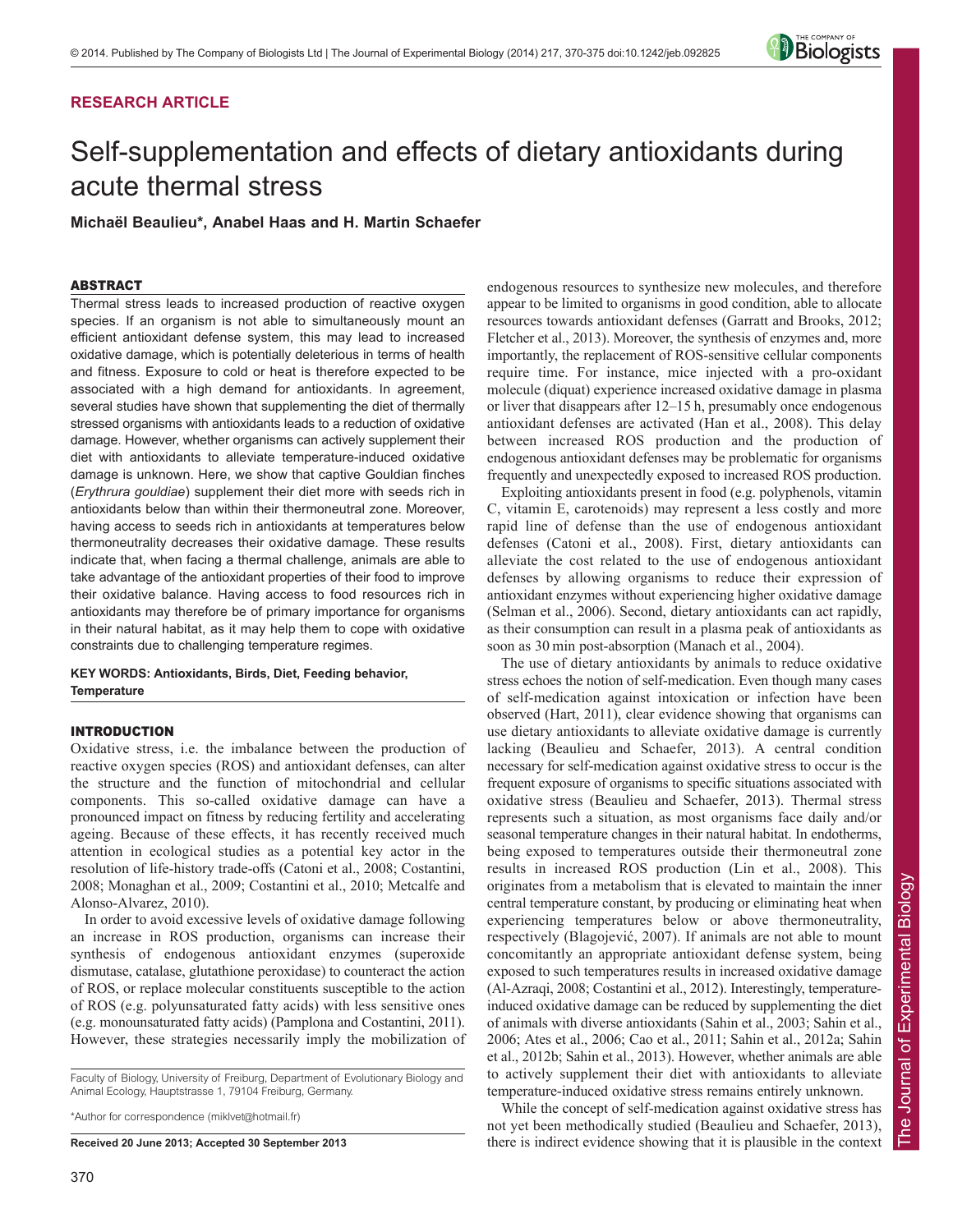of thermal stress. Woodrats (*Neotoma albigula*) consume more juniper (*Juniperus monosperma*) below than within their thermoneutral zone (Dearing et al., 2008). As juniper exhibits high antioxidant potency (Elmastaş et al., 2006), the higher consumption of juniper by woodrats at low temperature is likely to reinforce their antioxidant defense system, and reduce oxidative damage due to cold temperatures. However, as the demand for antioxidants as well as the effects of juniper consumption on the oxidative balance of woodrats were not determined in that study, it is impossible to clearly conclude that higher consumption of juniper by woodrats in the cold is related to temperature-induced changes in their oxidative balance. This absence of examination of antioxidant demand constitutes the main limitation of most studies examining food selection by animals in relation with its antioxidant content (Beaulieu and Schaefer, 2013).

Here, we examined whether organisms are able to actively increase their antioxidant intake to match their higher demand for antioxidants when exposed to temperatures within (35°C) and below (20°C) their thermoneutral zone. We tested this hypothesis by exposing a tropical granivorous bird, the Gouldian finch [*Erythrura gouldiae* (Gould 1844)], to temperatures within and below its thermoneutral zone, and by considering three key aspects: (1) variation of birds' demand for antioxidants between both temperature conditions, (2) variation of birds' feeding behaviour towards seeds differing in their antioxidant contents between both temperature conditions, and (3) the effects of this diet supplementation on their oxidative balance below thermoneutrality.

## RESULTS

## Seed polyphenol content

Seeds differed significantly in their polyphenol content  $(F_{2,13}=261.816, P<0.001; Fig. 1)$ . Red sorghum constituted the main polyphenol source for birds, as it contained six times more polyphenols than white sorghum (Bonferroni test, *P*<0.001) or staple seeds (Bonferroni test, *P*<0.001).

#### Effect of temperature on oxidative markers

Temperature affected the antioxidant capacity of Gouldian finches without access to red sorghum  $(F_{1,24} = 5.450, P = 0.011)$ , with 20% higher antioxidant capacity at 20°C than at 35°C (Bonferroni test, *P*=0.012; Fig. 2A). This higher antioxidant capacity was almost reached after 6 h of exposure to 20°C (Bonferroni test between 35°C during 48 h and 20°C during 6 h,  $P=0.088$ ). In contrast, temperature had no effect on oxidative damage [reactive oxygen metabolite (ROM)] levels (*F*1,12=0.001, *P*=0.999; Fig. 2B). This suggests that Gouldian finches were able to maintain oxidative damage stable by rapidly mobilizing endogenous antioxidant defenses after being exposed to temperatures below their thermoneutral zone.

Sex and the temperature  $\times$  sex interaction had no effects on the antioxidant capacity of birds  $(F_{1,12}=0.799, P=0.389 \text{ and } F_{1,24}=0.170,$ *P*=0.845, respectively) or on their oxidative damage  $(F_{1,12}=1.250)$ , *P*=0.285 and *F*<sub>1,12</sub>=0.137, *P*=0.872, respectively).

## Effect of temperature on sorghum consumption

Gouldian finches supplemented their diet with white sorghum similarly at 35°C and at 20°C (*F*1,12=1.253, *P*=0.285; Fig. 3A). In contrast, they adjusted their consumption of red sorghum to temperature, as they consumed more red sorghum at 20°C than at 35°C (*F*1,12=7.579, *P*=0.018; Fig. 3B).

Males and females consumed white sorghum or red sorghum similarly (*F*1,12=0.245, *P*=0.630 and *F*1,12=0.065, *P*=0.803, respectively), irrespective of the thermal environment they were



**Fig. 1. Polyphenol content (means ± s.e.m.) of the staple food given to Gouldian finches and of the two varieties of sorghum given as a supplement to their staple food.** Different letters above data points indicate a statistical difference between seed varieties.

exposed to (sex  $\times$  temperature interaction:  $F_{1,12}=0.013$ ,  $P=0.910$  and *F*1,12=1.401, *P*=0.259, respectively).

#### Effects of sorghum consumption on oxidative balance

Gouldian finches had similar antioxidant capacities when they had access to white sorghum or red sorghum at  $20^{\circ}$ C ( $F_{1,12}=0.224$ , *P*=0.645; Fig. 4A). In contrast, oxidative damage was 25% lower when they could supplement their diet with red sorghum versus with white sorghum ( $F_{1,12}$ =11.489, *P*=0.005; Fig. 4B).

Sex and the sorghum variety  $\times$  sex interaction had no effect on the antioxidant capacity of birds ( $F_{1,12}$ =0.174,  $P$ =0.684 and  $F_{1,12}$ =2.022,  $P=0.180$ , respectively) or on their oxidative damage ( $F_{1,12}=0.339$ , *P*=0.571 and *F*<sub>1,12</sub>=0.181, *P*=0.678, respectively).

#### **DISCUSSION**

We found that Gouldian finches responded to cold conditions by rapidly increasing their antioxidant capacity. Moreover, under these conditions, they increased their consumption of seeds rich in antioxidants, which led to reduced oxidative damage. These results suggest that: (1) antioxidant requirements increase in cold conditions, and (2) organisms are able to exploit the antioxidant properties of their food to respond to this increased demand for antioxidants, and thereby alleviate oxidative damage.

Exposing Gouldian finches to a temperature lower than thermoneutrality rapidly resulted in an endogenous antioxidant response, as reflected by higher antioxidant capacity in birds exposed to 20°C for 6 h without access to food rich in antioxidants. Because oxidative damage remained concomitantly stable, this suggests that Gouldian finches were able to satisfy endogenously the increased demand for antioxidants due to cold conditions. However, we caution that these results may only apply to organisms in good condition, which can invest easily in endogenous antioxidant defenses. The antioxidant response of animals with more limited resources than our captive birds is likely to be less pronounced and may be insufficient to avoid an increase in oxidative damage in the cold.

Exposing Gouldian finches to cold conditions led them to increase their consumption of seeds rich in antioxidants, which had direct effects on their oxidative balance. Indeed, birds having access to seeds rich in antioxidants in the cold had 25% lower oxidative damage than the same birds having only access to seeds poor in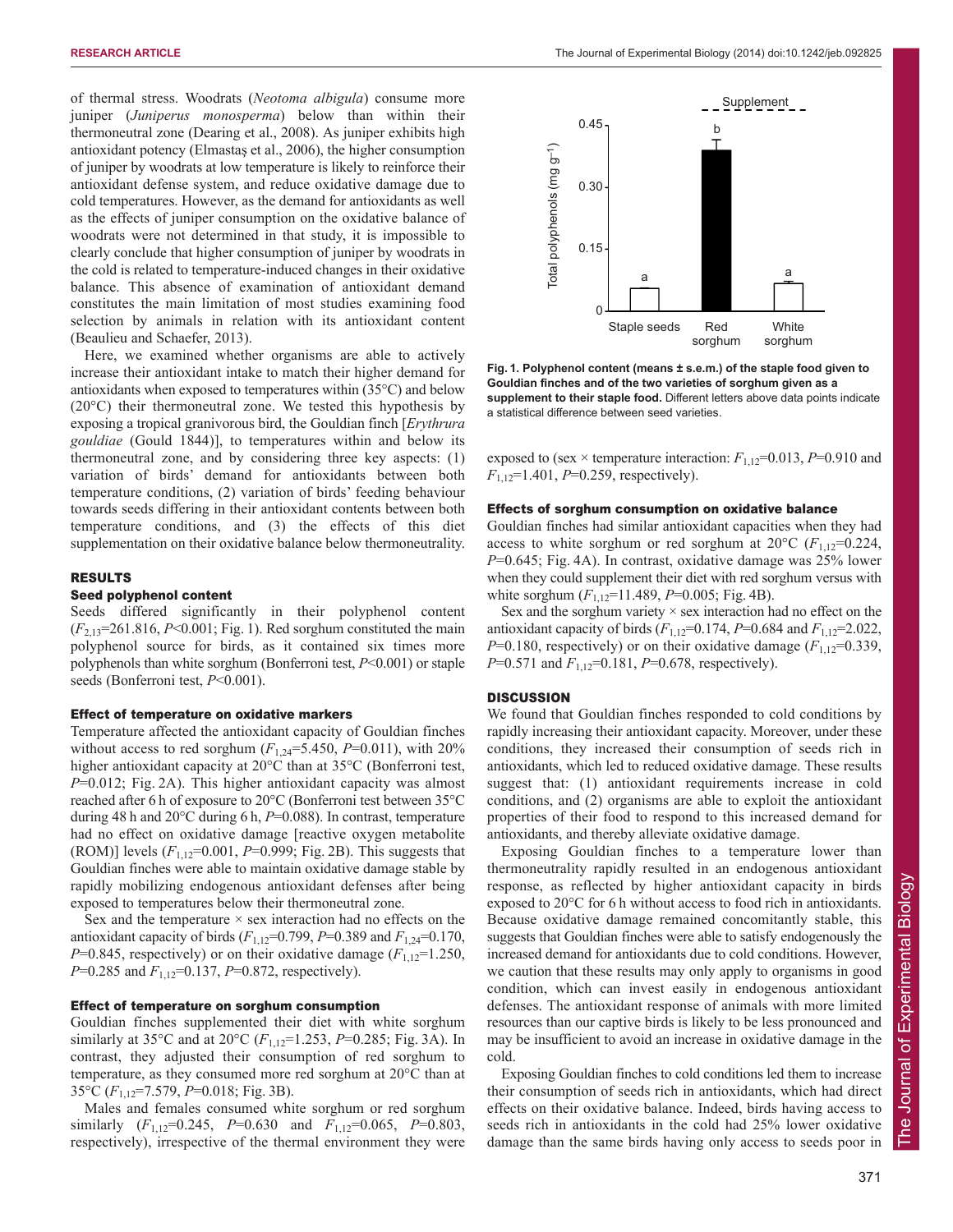





**Fig. 2. Oxidative markers at different temperatures.** Plasma antioxidant capacity (A) and oxidative damage (B) of Gouldian finches (*N*=14) exposed to 35°C for 48 h (BS1 in Fig. 5), to 20°C for 6 h (BS3 in Fig. 5) and to 20°C for 48 h (BS2 in Fig. 5). Different letters above data points indicate a statistical difference between temperature treatments. Results are presented as means ± s.e.m.

antioxidants. This result is in agreement with studies showing that artificially supplementing the diet of thermally stressed animals with various antioxidants improves their oxidative balance (Sahin et al., 2003; Sahin et al., 2006; Ates et al., 2006; Cao et al., 2011; Sahin et al., 2012a; Sahin et al., 2012b; Sahin et al., 2013). However, a fundamental difference between these studies and ours is that from our study it appears that animals can actively supplement their diet with antioxidants when exposed to temperatures outside their thermoneutral zone.

How can cold exposure lead animals to increase their consumption of food rich in antioxidants? Being exposed to cold conditions has been described as altering noradrenergic and serotoninergic systems in the brain, thus relecting psychological stress (Stillman et al., 1998; Lapiz-Bluhm et al., 2009). At the same time, cold exposure also alters cerebral oxidative markers, and can result in increased levels of oxidative damage in the brain (Buzadzić et al., 1997; Şahin and Gümüşlü, 2004). This suggests that psychological stress and oxidative stress due to cold exposure occur simultaneously and are therefore interconnected. This relationship between psychological stress and oxidative stress has also been documented for stressors other than cold. For instance, in mice, whisker removal translates into both high levels of oxidative damage and altered levels of dopamine neurotransmitters in the brain (Rahman et al., 2008). The consumption of food rich in antioxidants therefore offers a double benefit for organisms exposed to stressful conditions such as cold exposure: it restores neurotransmitter levels (thereby alleviating psychological stress) and at the same time it

**Fig. 3. Consumption of sorghum seeds at different temperatures.** Time (*t*; in seconds) spent by Gouldian finches (*N*=14) eating (A) white sorghum and (B) red sorghum for 6 h at 35°C and 20°C. An asterisk indicates a statistical difference (\**P*<0.05) between temperature treatments. Results are presented as means ± s.e.m.

improves oxidative balance (Rahman et al., 2008; Papandreou et al., 2009; Xu et al., 2010; Yu et al., 2013). In our study, Gouldian finches, which may not be able to perceive variation in their oxidative balance directly but can presumably experience psychological stress due to cold conditions, may have opted to consume more food rich in antioxidants not for its antioxidant potency per se but because of the associated alleviation of psychological stress. To confirm this hypothesis, further studies should examine the concomitant effects of cold exposure on brain neurotransmitters and oxidative markers in birds with and without access to food rich in antioxidants.

Gouldian finches increased their consumption of seeds rich in antioxidants in the cold while they were able to increase their endogenous antioxidant defenses. This suggests that the combined effect of antioxidant supplementation and endogenous response must be more beneficial for birds in the cold than relying solely on endogenous antioxidant defenses. Following the evolutionary framework of self-medication, a first advantage may be an alleviation of the cost related to the use of endogenous antioxidant defenses (Beaulieu and Schaefer, 2013). In our study, birds may have indeed reduced the use (and thus the cost) of endogenous antioxidants when feeding on red sorghum, as their antioxidant capacity remained stable despite higher antioxidant intake (the measurement of the activity of antioxidant enzymes when birds have access or not to food rich in antioxidants would nevertheless be necessary to confirm this point). A second advantage that we observed in our study is a reduction of oxidative damage, which may be related to an improvement of fitness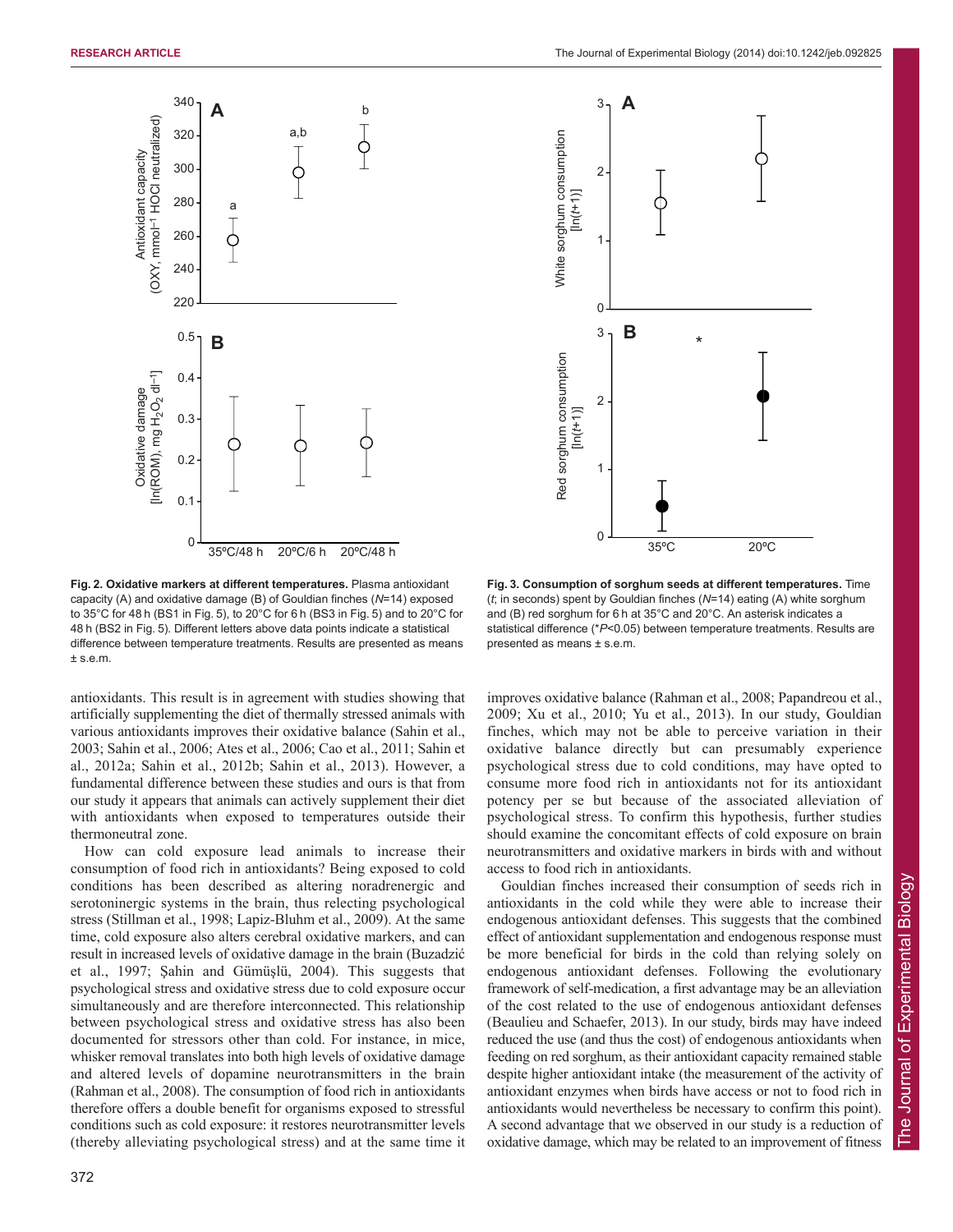

**Fig. 4. Oxidative markers as a function of seed treatment at 20°C.** Plasma antioxidant capacity (A) and oxidative damage (B) of Gouldian finches (*N*=14) with the possibility of supplementing their diet with white sorghum or red sorghum at 20°C. An asterisk indicates a statistical difference (\**P*<0.05) between temperature treatments. Results are presented as means ± s.e.m.

components in birds (Freeman-Gallant et al., 2011; Noguera et al., 2012). This suggests that increasing antioxidant intake in cold conditions may have adaptive advantages, which may explain why this behavior has evolved.

In line with the concept of self-medication against oxidative stress (Beaulieu and Schaefer, 2013), the present study is the first to show that organisms can respond to higher demand for antioxidants in the cold by increasing their antioxidant intake. However, increasing antioxidant intake is not likely to be restricted to cold conditions but may also occur in other situations associated with oxidative stress, such as reproduction or migration (Monaghan et al., 2009). Considering thermal conditions, it may also apply to heat exposure, which is also associated with increased ROS production (Lin et al., 2008). This is important to consider in the context of climate change. For instance, declining populations of *Pygoscelis* penguins from Antarctic regions already experiencing climate warming exhibit lower antioxidant capacity than increasing populations from other regions (Beaulieu et al., 2013). This shows that climate changes may appreciably alter the capacity of organisms to satisfy their antioxidant requirements, which may contribute to their decline. This may be even more important to consider in tropical species such as Gouldian finches, which regularly experience temperatures very close to their upper critical temperature in their natural habitat (Marschall and Prinzinger, 1991; Burton and Weathers, 2003; Evans and Fidler, 2005), and for which a moderate increase of 3–4°C [as expected in the next decades in their native range in Northern Australia (Preston and Jones, 2006)] will force them to live in a thermally constraining environment likely to increase ROS production and oxidative damage.

Consequently, the ability of these species to protect themselves against oxidative damage through the consumption of antioxidants may help them to better resist climate warming.

In conclusion, our study confirms the fact that the demand for antioxidants increases for organisms exposed to temperatures outside thermoneutrality. Gouldian finches respond to this higher demand for antioxidants by increasing their consumption of seeds rich in antioxidants, which results in lower oxidative damage. Altogether, these results emphasize the necessity for investigators to examine the need for antioxidants before studying the feeding behavior of animals in relation with the antioxidant content of their food as well as the effects of antioxidant intake on their oxidative balance. Because we examined both of these aspects in our study, our results may qualify as the first example of self-medication against oxidative stress through the consumption of food rich in antioxidants (Beaulieu and Schaefer, 2013). However, further studies should be conducted in other biological models exposed to different stressors to assess the generality of this finding.

## MATERIALS AND METHODS

## Biological model

Fourteen black-headed, wild-type Gouldian finches, between 1 and 2 years old, were housed in pairs (one male + one female) in individual cages (70×50×50 cm) at the University of Freiburg, Germany. Each bird stayed in its respective cage, and cages, which were all in the same room, were not moved during the study. Between experiments, the temperature of the room was set at 27.5°C (i.e. between the two experimental temperatures used in our study; see Fig. 5). Birds underwent a 12 h:12 h light:dark cycle (lights on: 07:00 h, lights off: 19:00 h). The fluorescent lamps of the room (Lumilux De Luxe Cool Daylight, Munich, Germany) covered the full light spectrum, as UV reflectance may affect birds' feeding selection (Church et al., 2001). Each cage was equipped with a digital camera (Samsung SEB-1005R, Gyeonggi-do, South Korea) connected to a digital video recorder (Samsung SDE-5001N) and a monitor.

The staple food of birds consisted of a seed mix for tropical finches (Deli Nature 40, Exoten Basis, Beyers, Belgium), mostly composed of millet [60% millet (*Panicum miliaceum*), 22% canary seed (*Phalaris canariensis*) and 18% foxtail millet (*Setaria italica*)], naturally poor in antioxidants (Dykes and Rooney, 2007). Our aim was to examine whether birds were able to supplement this antioxidant-poor diet with seeds rich in antioxidants when their demand for antioxidants varied because of thermal constraints. Because energetic demand also fluctuates with temperature changes and may primarily dictate feeding decisions (Burness et al., 2010; Salvante et al., 2010), energetic constraints due to temperature variation may blur more subtle food selection due to fluctuating oxidative constraints (Beaulieu and Schaefer, 2013). Therefore, to dissociate food resources consumed for their energetic or oxidative properties, we gave birds the possibility to supplement their staple diet with larger seeds, less profitable in terms of energy gain than staple seeds because of their larger size (Díaz, 1996), and differing in their antioxidant contents. Specifically, birds could supplement their staple diet with white sorghum (*Sorghum bicolor*; Rath Futtermittel, Nordkirchen, Germany), which is poor in antioxidants, or red sorghum (*S. bicolor*; Mühle Gladen, Lembeck, Germany), which is rich in antioxidants (Awika and Rooney, 2004; Dykes and Rooney, 2007). To confirm that polyphenol content was higher in red sorghum than in white sorghum (and in the staple food), we ground 5 g of each seed type (*N*=5 for red sorghum, *N*=5 for white sorghum and *N*=4 for the staple food), and measured the polyphenol content of 0.8 g of the resulting flour using the Prussian Blue assay method (Graham, 1992). The results were expressed as tannic acid equivalents.

## Effect of temperature on oxidative markers

During the first part of our study, birds had access to one cup with staple seeds and one cup with white sorghum (i.e. a diet poor in antioxidants) placed on the floor of the cage, so that they could not alter their oxidative balance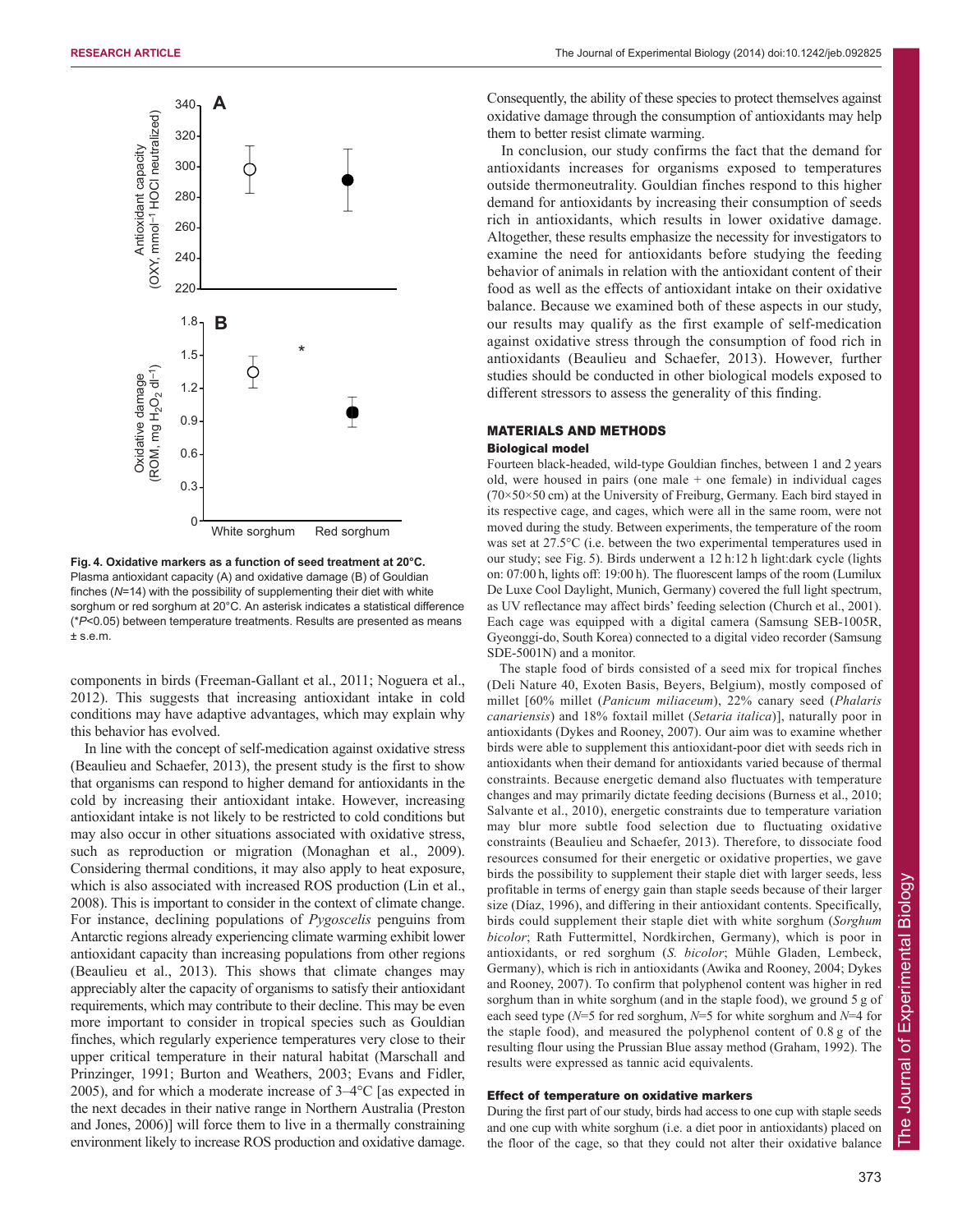

**Fig. 5. Timeline summarizing the order and the duration of temperature treatments to which Gouldian finches were exposed in our study.** The time when blood sampling (BS) occurred is represented on the time axis. The duration of each temperature treatment or of periods between treatments is written next to the temperature line. Access to white or red sorghum is represented above the graphic.

through their food intake. To confirm that the demand for antioxidants was higher below than within the thermoneutral zone, birds were first exposed to a room temperature of 35°C [i.e. in the middle of their thermoneutral zone: 31.7–38°C (Marschall and Prinzinger, 1991; Burton and Weathers, 2003)], and then 1 week later to 20°C (i.e. 12°C below their lower critical temperature). These two temperatures are in the range of temperatures that Gouldian finches can naturally experience in their native habitat in Northern Australia (Evans and Fidler, 2005). Each temperature treatment lasted 48 h (Fig. 5), because oxidative markers may vary after a few hours to several days of exposure to temperature treatment in birds (Sahin et al., 2003; Sahin et al., 2006; Lin et al., 2008; Sahin et al., 2012a; Sahin et al., 2012b).

This first treatment allowed us to examine in which direction and in which proportion oxidative markers vary in Gouldian finches exposed to different thermal conditions. Towards this end, we took blood (50–100 μl) after 48 h of temperature treatment in the middle of the day from the wing vein with heparinized capillaries (Natelson blood collecting tubes, Fisherbrand, Fisher Scientific, Pittsburgh, PA, USA). After centrifugation (15 min, 6000 *g*), plasma and red blood cells were separated in Eppendorf tubes and stored at −20°C. We assessed plasma oxidative damage and antioxidant defences using assays that have already been applied in bird studies (Costantini and Dell'Omo, 2006; Rubolini et al., 2006): oxidative damage was analysed within 10 days using the d-ROM test (Diacron International, Grosseto, Italy), which measures the concentration of hydroperoxide, an ROM resulting from the attack of ROS on organic substrates (and therefore reflecting oxidative damage), and antioxidant capacity was examined using the OXY-adsorbent test (Diacron International) [for details on the procedure, see Beaulieu et al. (Beaulieu et al., 2010)]. Spectrophotometric readings were conducted at 510 nm, and intra-assay coefficients of variation for the d-ROM and the OXY-adsorbent tests were 4% and 7%, respectively. A higher demand for antioxidants at low temperature was expected to translate into higher oxidative damage (if birds were not able to mount an appropriate antioxidant defense system) or higher antioxidant capacity (if birds were able to mount an appropriate antioxidant defense system).

Oxidative markers can vary within a few hours (3–6 h) following a change in temperature (Davidović et al., 1999; Tan et al., 2010). In order to examine how quickly oxidative markers of Gouldian finches vary during the initial 48 h of temperature treatment, we examined whether they already varied within 6 h following a change in temperature from within to below thermoneutrality. Towards this end, we exposed birds in the second part of our study to 35°C for 44 h and then shortly (6 h) to 20°C (Fig. 1). The temperature of the  $23-m^3$  room where birds were housed decreased from

35°C to 20°C within 3 h (as measured by a temperature logger placed in the room to control temperature; Testo 174T, Lenzkirch, Germany). Because we wanted to measure the oxidative status of the birds in the middle of the day (similarly to the previous part of the experiment) and after 6 h of cold and stable temperatures, we changed the temperature settings at 04:00 h so that temperature became stable (20°C) at 07:00 h, when the lights were turned on. We took blood as previously described at 13:00 h (i.e. after 6 h at 20°C), and the temperature of the room was set back to 27.5°C after blood sampling at 14:00 h (Fig. 1).

#### Effect of temperature on antioxidant supplementation

To examine whether temperature affected white sorghum consumption, we filmed birds between 07:00 and 13:00 h 1 day before blood sampling (i.e. at 35°C) and on the day of blood sampling during the 6 h of exposure to 20°C (each bird was therefore its own control). Food consumption was calculated as the sum (in seconds) of all feeding events towards white sorghum for each individual. A feeding event was defined as a series of pecks, starting with the first peck and finishing when birds stopped eating for at least 5 s.

To examine whether temperature affected the birds' intake of antioxidants, we repeated the experiment described above but provided birds with red sorghum (rich in antioxidants) instead of white sorghum. To avoid any effects related to food novelty, birds were given red sorghum for the 2 weeks preceding analyses of feeding behavior (Fig. 5). After these 2 weeks, the birds' feeding behavior towards red sorghum was monitored at 35°C and 20°C as previously described for white sorghum.

## Effect of red sorghum consumption on oxidative markers at 20°C

To examine the effects of the consumption of red sorghum relative to white sorghum on the oxidative balance when birds were exposed to temperature below thermoneutrality, we collected blood at the end of the 6 h of exposure to 20°C, both when birds had fed on white sorghum and 2 weeks later, when they had fed on red sorghum. Oxidative markers were measured as previously described. For measurements following red sorghum consumption, intra-assay coefficients of variation for the d-ROM and the OXY-adsorbent tests were 2% and 8%, respectively, and inter-assay coefficients of variation were 1% and 12%, respectively.

#### Statistical analysis

We compared the polyphenol content of seeds using a general linear model with seed type (staple seeds, white sorghum, red sorghum) as the fixed factor and polyphenol content as the dependent variable. We used Bonferroni *post hoc* tests to highlight differences between seed varieties.

To examine the effects of temperature on oxidative markers (independently of antioxidant intake through red sorghum consumption), we performed a general linear mixed model (GLMM) with oxidative damage or antioxidant capacity as dependent variables, individual nested within cage as a random factor, and sex, temperature treatment (48 h at 35°C with white sorghum, 6 h at 20°C with white sorghum, 48 h at 20°C with white sorghum) and their interaction as fixed factors. ROM data were ln transformed for normality of residuals (tested for each model using a Shapiro–Wilk test). We used Bonferroni *post hoc* tests to highlight differences between temperature treatments.

We conducted the same GLMM to examine changes in the consumption of white sorghum or red sorghum between 35°C and 20°C. For both sorghum varieties, feeding duration  $(t)$  was ln transformed  $[\ln(t+1)$  because of null values] for normality of residuals.

Finally, to examine the effects of the consumption of red sorghum relative to white sorghum on oxidative balance at 20°C, we conducted a GLMM with oxidative damage or antioxidant capacity as dependent variables, individual nested within cage as a random factor, and sex, sorghum variety (red, white) and their interaction as fixed factors.

## **Acknowledgements**

This research was conducted under permit no. 35-9185.81/G-12/59 from the Regierungspräsidium Freiburg, and according to local laws. We thank Anke Durdel for the good care of our birds, Silke Friedrich for the measurement of the seed polyphenol content, Peter Pakusa for the temperature control of the birds' room,